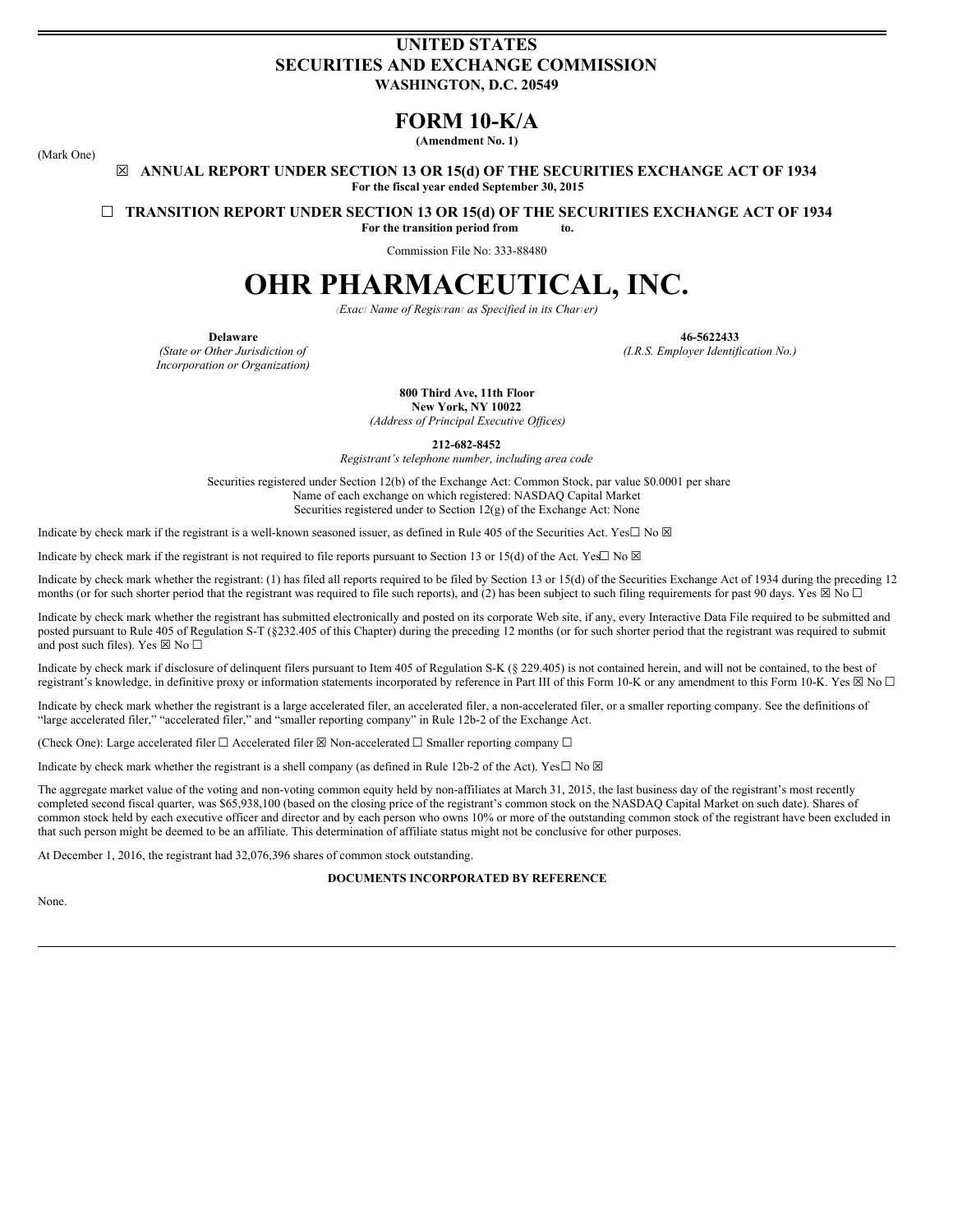## **EXPLANATORY NOTE**

<span id="page-1-0"></span>This Amendment No. 1 (this "Amendment") to the Annual Report on Form 10-K for the fiscal year ended September 30, 2015 of Ohr Pharmaceutical, Inc., as filed with the Securities and Exchange Commission on December 14, 2015 (the "Original Form 10-K"), is being filed for the sole purpose of filing a revised consent of independent registered public accounting firm as Exhibit 23.1

This Amendment speaks as of the original filing date of the Original Form 10-K, does not reflect events that may have occurred subsequent to the original filing date and does not modify or update in any way disclosures made in the Original Form 10-K.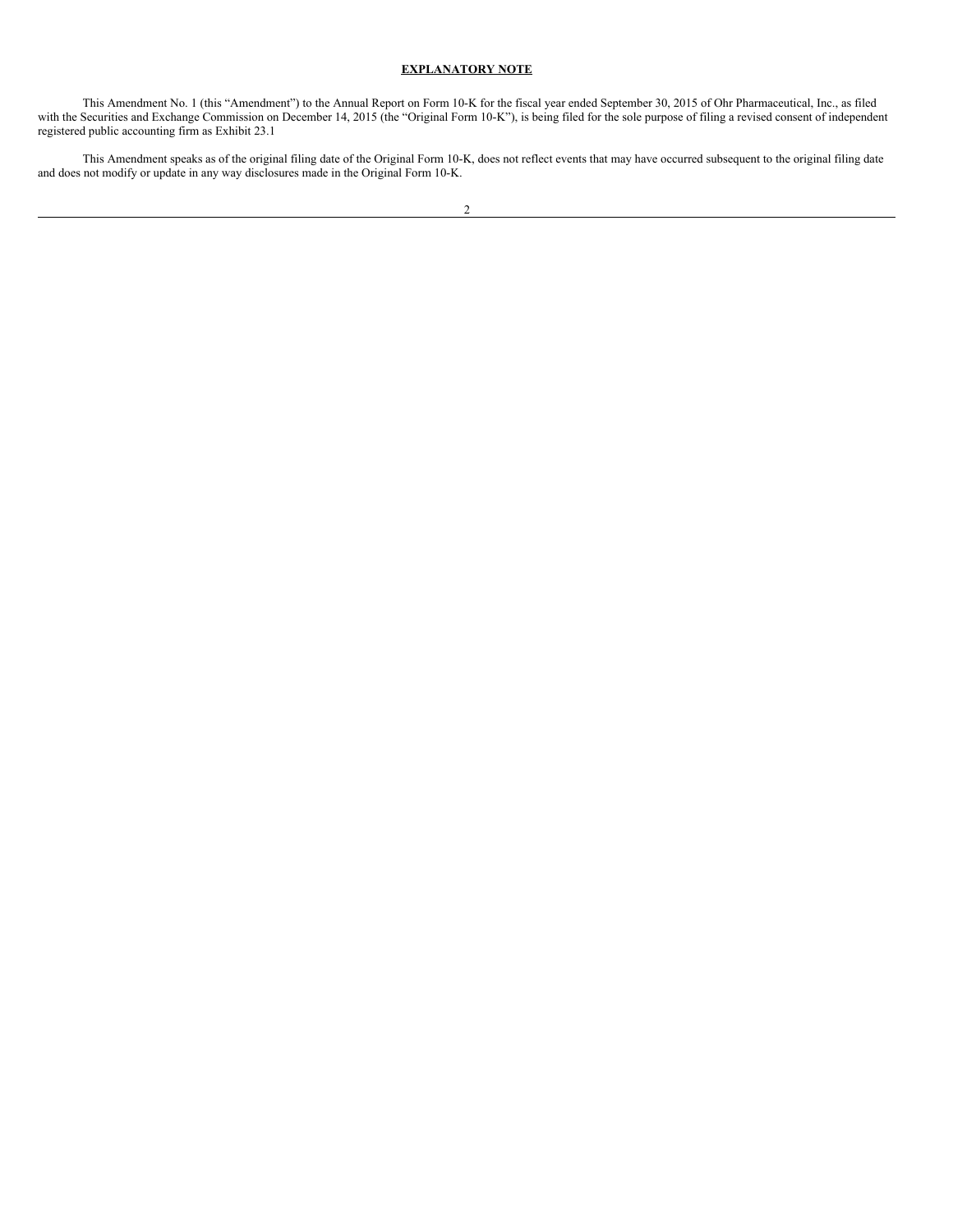# **Part IV**

ITEM 15 EXHIBITS, FINANCIAL STATEMENT SCHEDULES

 $(a)(3)$ 

| Exhibit<br><b>Number</b> | <b>Description of Exhibit</b>                            | The filings referenced<br>for incorporation by reference<br>are Ohr Pharmaceutical, Inc.<br>(File No. 001-35963) |
|--------------------------|----------------------------------------------------------|------------------------------------------------------------------------------------------------------------------|
| 23.1                     | Consent of Independent Registered Public Accounting Firm | Filed herewith                                                                                                   |
| 31.1                     | Section 302 Certification of Chief Executive Officer     | Filed herewith                                                                                                   |
| 32.2                     | Section 302 Certification of Chief Financial Officer     | Filed herewith                                                                                                   |
|                          |                                                          |                                                                                                                  |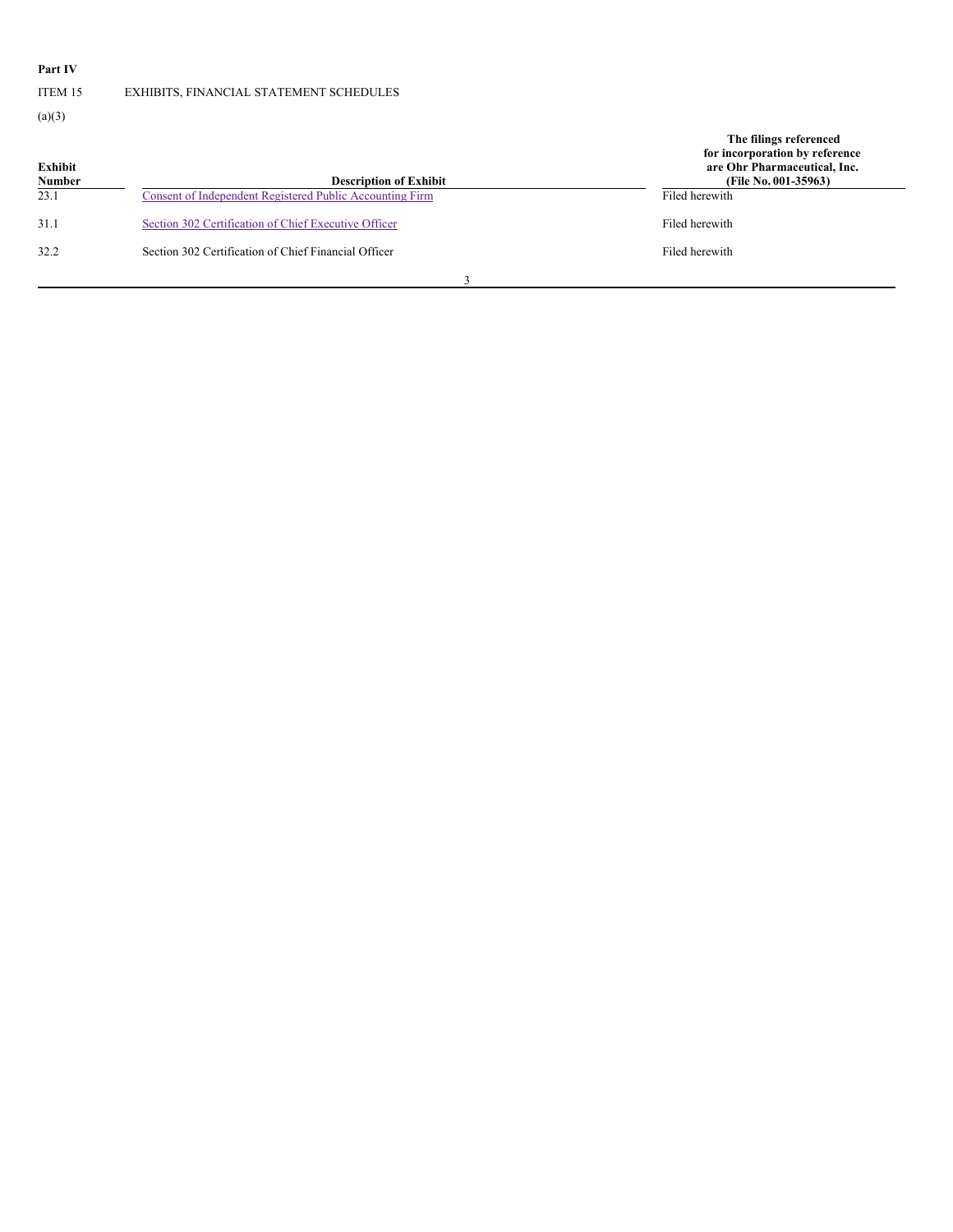## **SIGNATURES**

Pursuant to the requirements of Section 13 or 15(d) of the Securities Exchange Act of 1934, the registrant has duly caused this report to be signed on its behalf by the undersigned, thereunto duly authorized.

|                         | REGISTRANT:               | OHR PHARMACEUTICAL, INC.                         |  |
|-------------------------|---------------------------|--------------------------------------------------|--|
| Dated: December 7, 2016 | By:<br>/s/JASON SLAKTER   |                                                  |  |
|                         |                           | Jason Slakter, CEO (Principal Executive Officer) |  |
| Dated: December 7, 2016 | By:<br>/s/ SAM BACKENROTH |                                                  |  |
|                         | Sam Backenroth, CFO       |                                                  |  |
|                         |                           | (Principal Accounting and Financial Officer)     |  |

Pursuant to the requirements of the Securities Exchange Act of 1934, this report has been signed below by the following persons on behalf of the registrant and in the capacities and on the dates indicated.

| Dated: December 7, 2016       | By: | /s/ JASON SLAKTER           |  |
|-------------------------------|-----|-----------------------------|--|
|                               |     | Jason Slakter, Director     |  |
| Dated: December 7, 2016       | By: | *                           |  |
|                               |     | Ira Greenstein, Director    |  |
| Dated: December 7, 2016       | By: | $\ast$                      |  |
|                               |     | Orin Hirschman, Director    |  |
| Dated: December 7, 2016       | By: | $\ast$                      |  |
|                               |     | June Almenoff, Director     |  |
| Dated: December 7, 2016       | By: | *                           |  |
|                               |     | Thomas Riedhammer, Director |  |
|                               |     |                             |  |
| /s/ Sam Backenroth<br>$*$ By: |     | December 7, 2016            |  |
| Sam Backenroth                |     |                             |  |
| Attorney-In-Fact              |     |                             |  |

4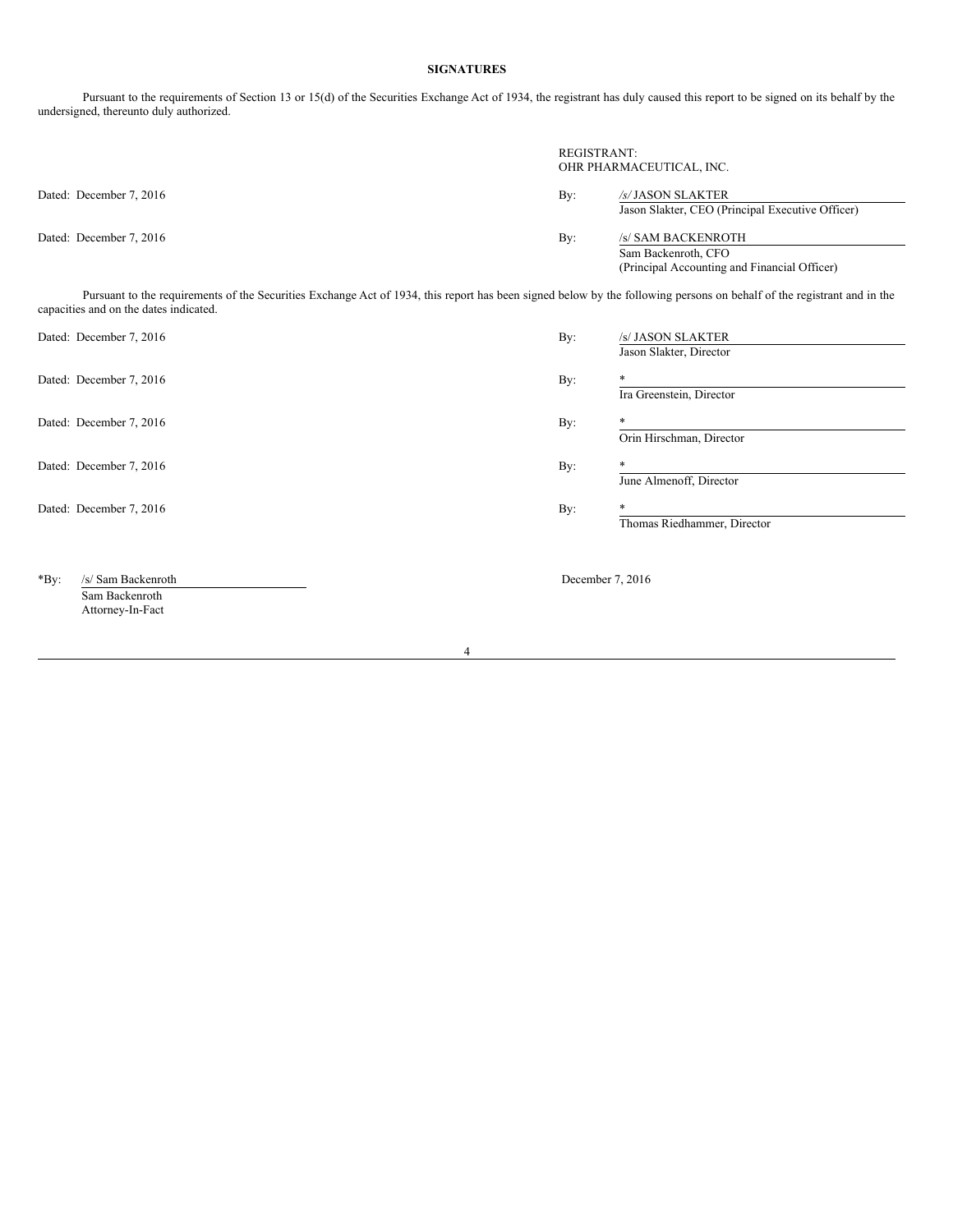### **Consent of Independent Registered Public Accounting Firm**

<span id="page-4-0"></span>Ohr Pharmaceutical, Inc. New York, New York

We hereby consent to the incorporation by reference in the Registration Statement on Form S-3 (No. 333-201368) of Ohr Pharmaceutical, Inc. of our report dated December 14, 2015, relating to the consolidated financial statements, and our report dated December 14, 2015 with respect to the effectiveness of internal control over financial reporting as of September 30, 2015, which reports appear in this Annual Report on Form 10-K for the fiscal year ended September 30, 2015.

/s/ MaloneBailey, LLP www.malone-bailey.com Houston, Texas December 7, 2016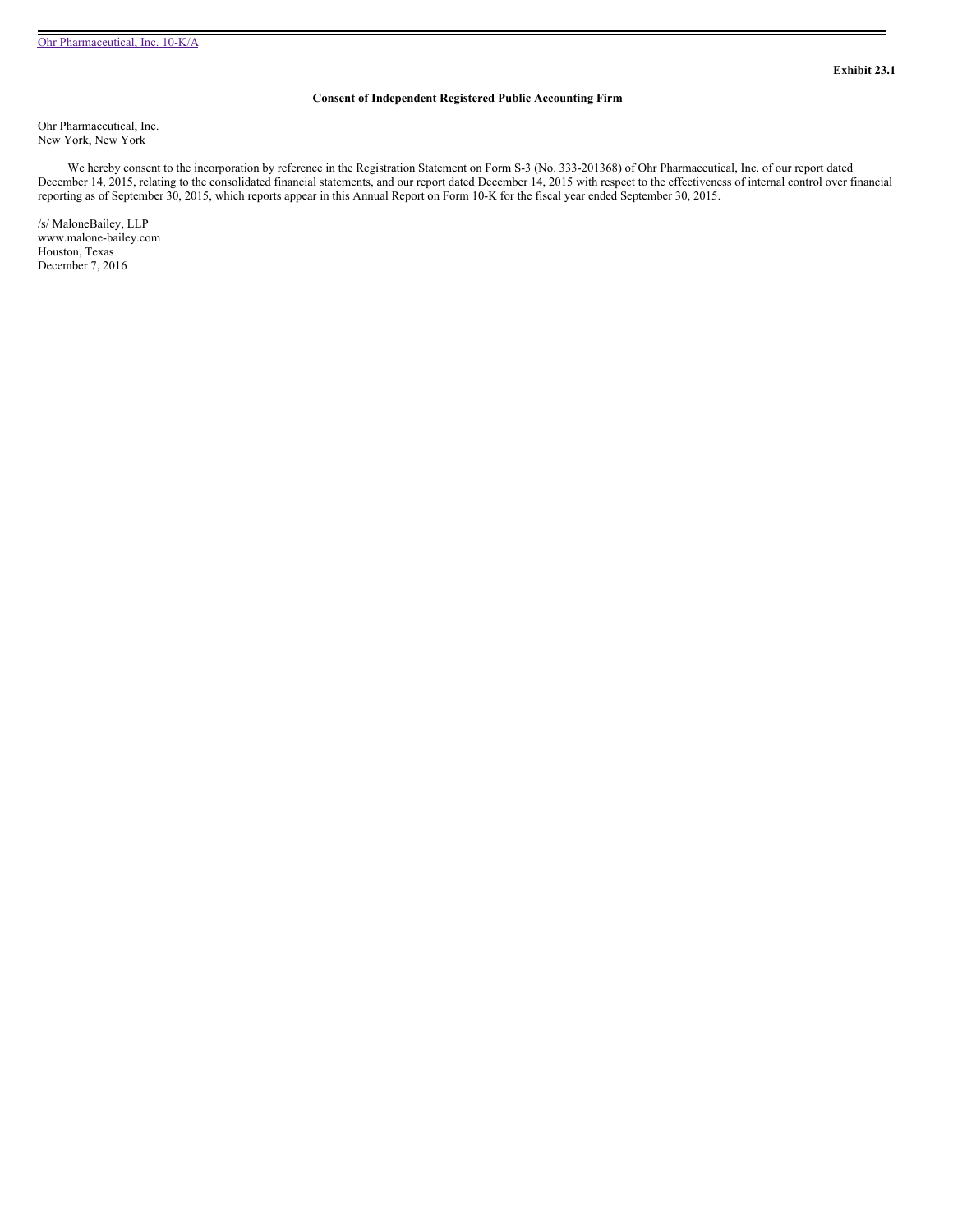Certification of Chief Executive Officer Pursuant to Section 302 of the Sarbanes-Oxley Act of 2002

<span id="page-5-0"></span>I, Jason Slakter, certify that:

- 1. I have reviewed this report on Form 10-K of Ohr Pharmaceutical, Inc; and
- 2. Based on my knowledge, this report does not contain any untrue statement of a material fact or omit to state a material fact necessary to make the statements made, in light of the circumstances under which such statements were made, not misleading with respect to the period covered by this report.

Dated: December 7, 2016

#### */s/ Jason Slakter*

Jason Slakter Chief Executive Officer (Principal Executive Officer)